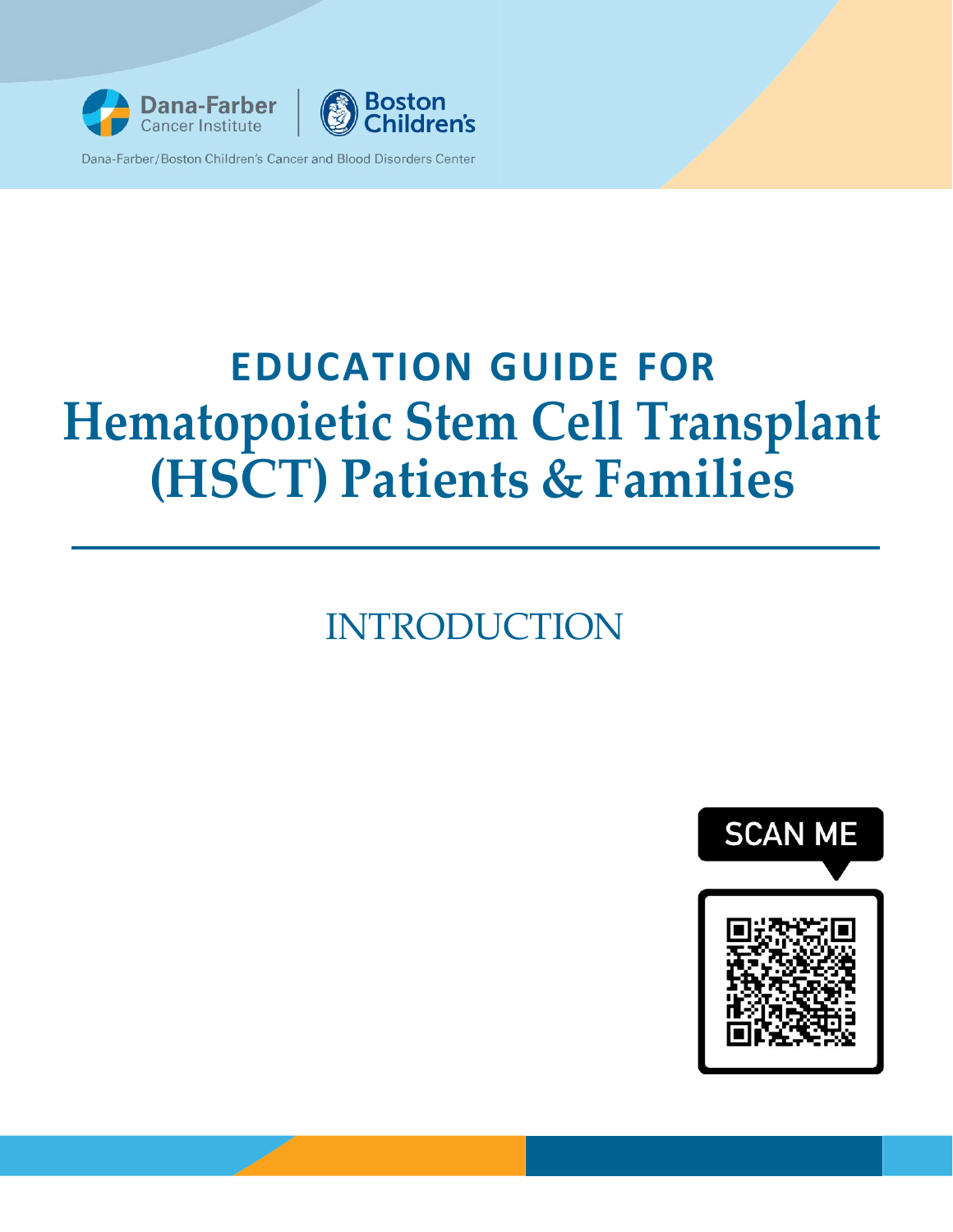

## **Hematopoietic Stem Cell Transplant (HSCT) Table of Contents**

### **INTRODUCTION (before HSCT)**

- Page 3 An Overview of Care
- Page 5 Pre-HSCT Evaluations
- Page 7 Bone Marrow Harvest
- Page 9 What to Bring from Home for a HSCT
- Page 11 HSCT Daily Schedule
- Page 13 Infection Guidelines for HSCT Patients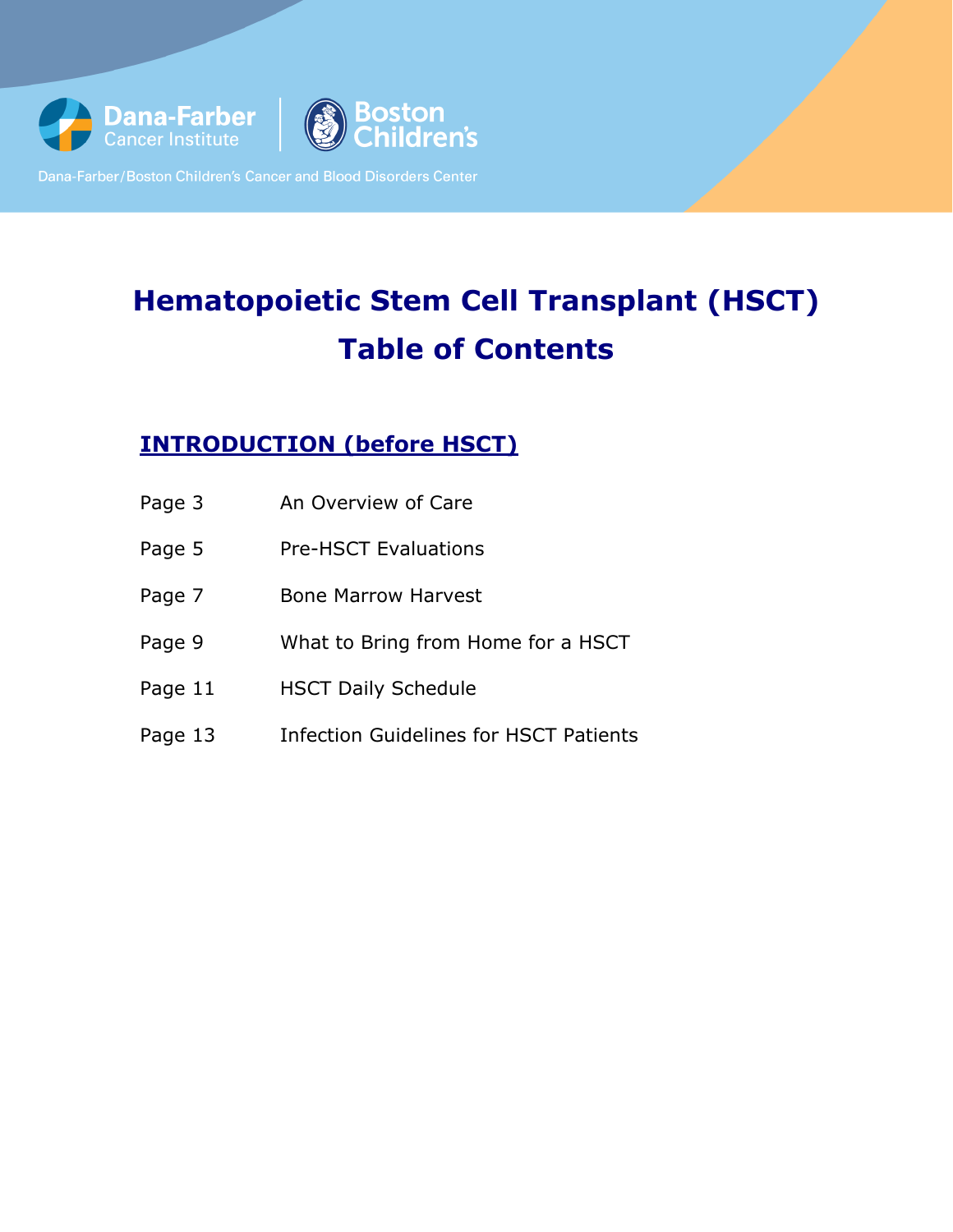

**Hematopoietic Stem Cell Transplant Teaching Sheet**

## **Hematopoietic Stem Cell Transplantation: An Overview of Care**

Patients are typically admitted to 6 West or 6 Northeast for Hematopoietic Stem Cell Transplantation (HSCT) at Boston Children's Hospital. The HSCT team will let you know the admission schedule.

### **Conditioning Therapy**

Conditioning therapy is high-dose therapy and/or radiation that each patient receives before their hematopoietic stem cell transplant. The days of conditioning are referred to as negative numbers, for example: Day -7, Day -6 or Day -5. After Day 0, the days are referred to as positive numbers, such as Day  $+1$ , Day  $+2$ , Day  $+3$ .

### *The conditioning therapy will:*

1. Destroy the diseased cells in the body.

2. Remove the normal cells in the marrow spaces of the bones so the new marrow will have room to grow.

3. Suppresses the patient's immune system so that the donor's cells will be accepted by the patient if the patient is receiving cells from another person

### **Day 0: Hematopoietic Stem Cell Infusion**

Day 0 is the day that the hematopoietic stem cells are given IV.

### **Common Side Effects**

Patients may experience side effects, such as:

- nausea
- vomiting
- diarrhea
- mouth sores (mucositis)

The conditioning therapy and medications and type of stem cells used during transplant may cause other side effects. Your healthcare providers will explain these side effects if they occur.

### **Engraftment**

*Engraftment* refers to when the stem cell or bone marrow graft is making enough cells. The number of neutrophils is called the absolute neutrophil count (ANC). The stem cells have engrafted when the patient's ANC is 500 or higher for 3 days following infusion of the stem cells and after the neutrophils have increased from their lowest number. Usually engraftment occurs 2-4 weeks after receiving stem

© Boston Children's Hospital, 2020 All rights reserved Publication Date: 2021 **Page 1 of 2**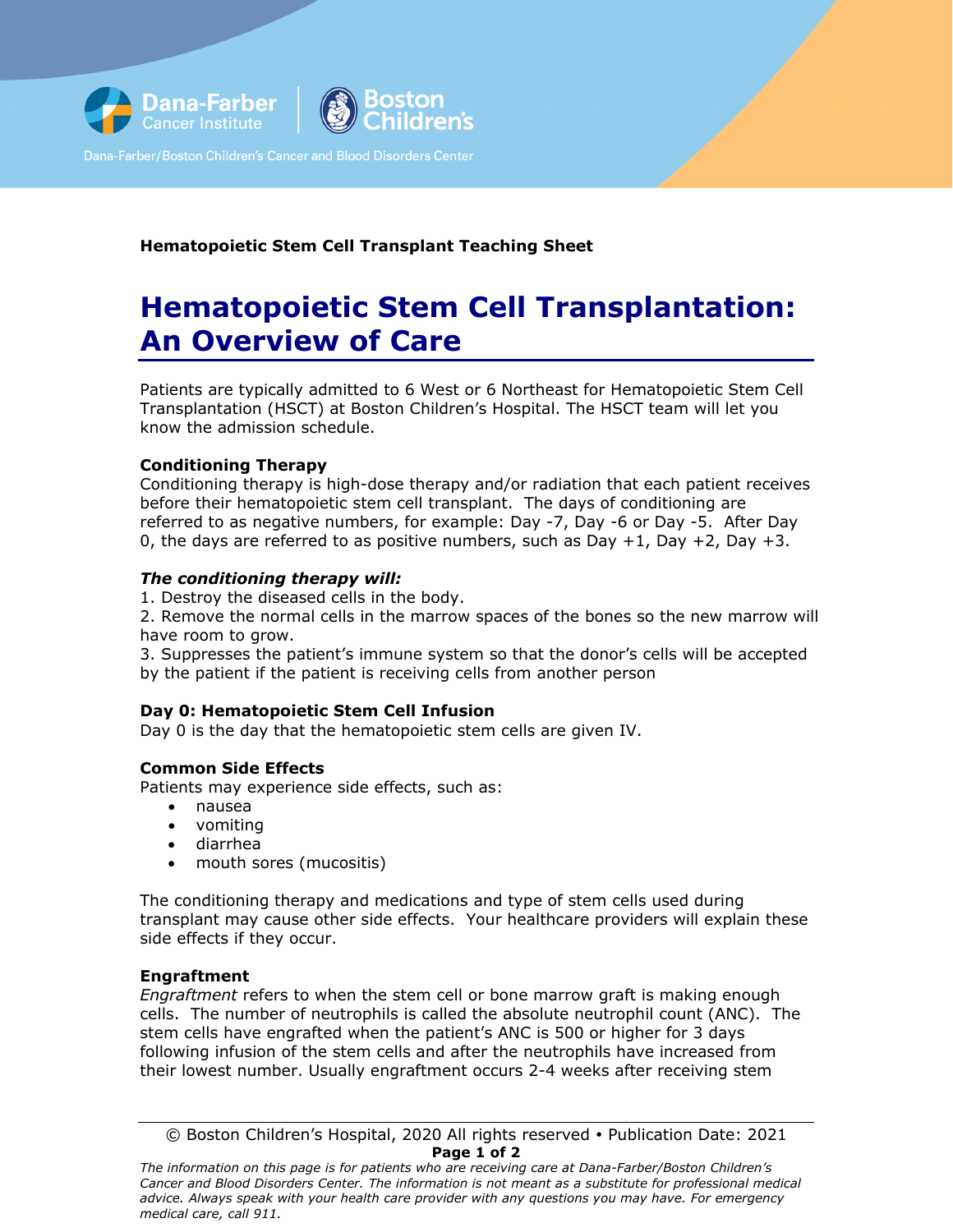cells. Patients may continue to receive red blood cell and platelet transfusions for weeks and sometimes months after the transplant.

### **Discharge**

You will receive additional teaching and teaching sheets before discharge to prepare you to care for your child at home.

### **Contact Us**

### **For patient care assistance, please call the following phone numbers:**

- Jimmy Fund Clinic (617) 632-3270 Business Hours 8 a.m. to 5 p.m., Monday through Friday
- Page Operator (617) 632-3352 Off hours: weekdays after 5 p.m., holidays, and weekends Page pediatric hematology/oncology fellow on call
- Life Threatening Emergencies dial 911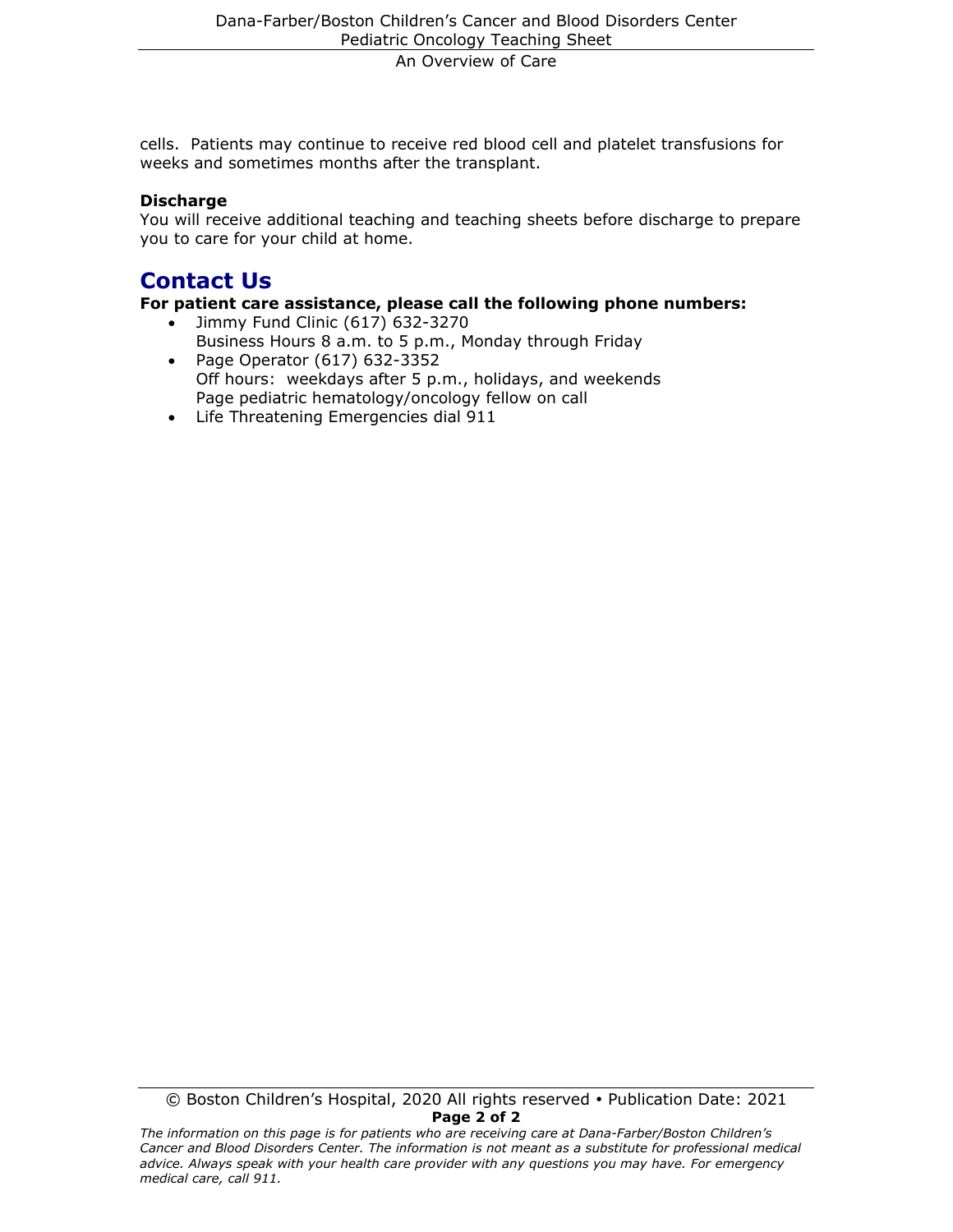

### **Hematopoietic Stem Cell Transplant Teaching Sheet**

## **Pre- Hematopoietic Stem Cell Transplant Evaluations**

Your healthcare providers will schedule many tests and appointments before your child is admitted for hematopoietic stem cell transplantation. The tests are needed to have baseline results before transplant so that your providers can compare and measure any changes during or after transplant. A schedule of the pre-transplant evaluations will be provided for your child.

#### **The tests and appointments may include the following:**

- Evaluation of disease status: lumbar puncture, bone marrow aspirate, bone marrow biopsy, X-rays, CT scan, MRI, MIBG.
- Heart studies: echocardiogram (ECHO) and electrocardiogram (EKG)
- Breathing studies: pulmonary function tests (PFT)
- Eye exam
- Dental exam
	- $\circ$  your child's dentist should discuss any dental problems with the transplant provider before filling any cavities or removing any infected teeth.
	- $\circ$  your child may need to take antibiotics before the dental appointment.
- Hearing exam (audiology test)
- Gynecologic and/or reproduction evaluations
- Kidney test (renal test)
- Blood work

#### **Meetings**

- Before being admitted for transplant, you will meet with members of the stem cell transplant team to discuss the following:
	- o disease status
	- o stem cell transplantation process
	- o side effects of transplant and possible toxicities
	- o risk of infection
	- o restrictions after discharge
- If the treatment plan includes apheresis or peripheral blood stem cell collection, you will meet with the apheresis nurses.
- If the treatment plan includes radiation, you will meet with the radiation oncologists to discuss radiation planning.
- An introduction to the inpatient stem cell transplant unit at Boston Children's Hospital.
	- $\circ$  An in person or virtual tour of the unit.<br> $\circ$  A healthcare provider will discuss the d
	- A healthcare provider will discuss the daily schedule and routines for the hematopoietic stem cell transplant patient when on the unit and answer any questions you might have.
	- © Boston Children's Hospital, 2022 All rights reserved Publication Date: 2021

#### **Page 1 of 2**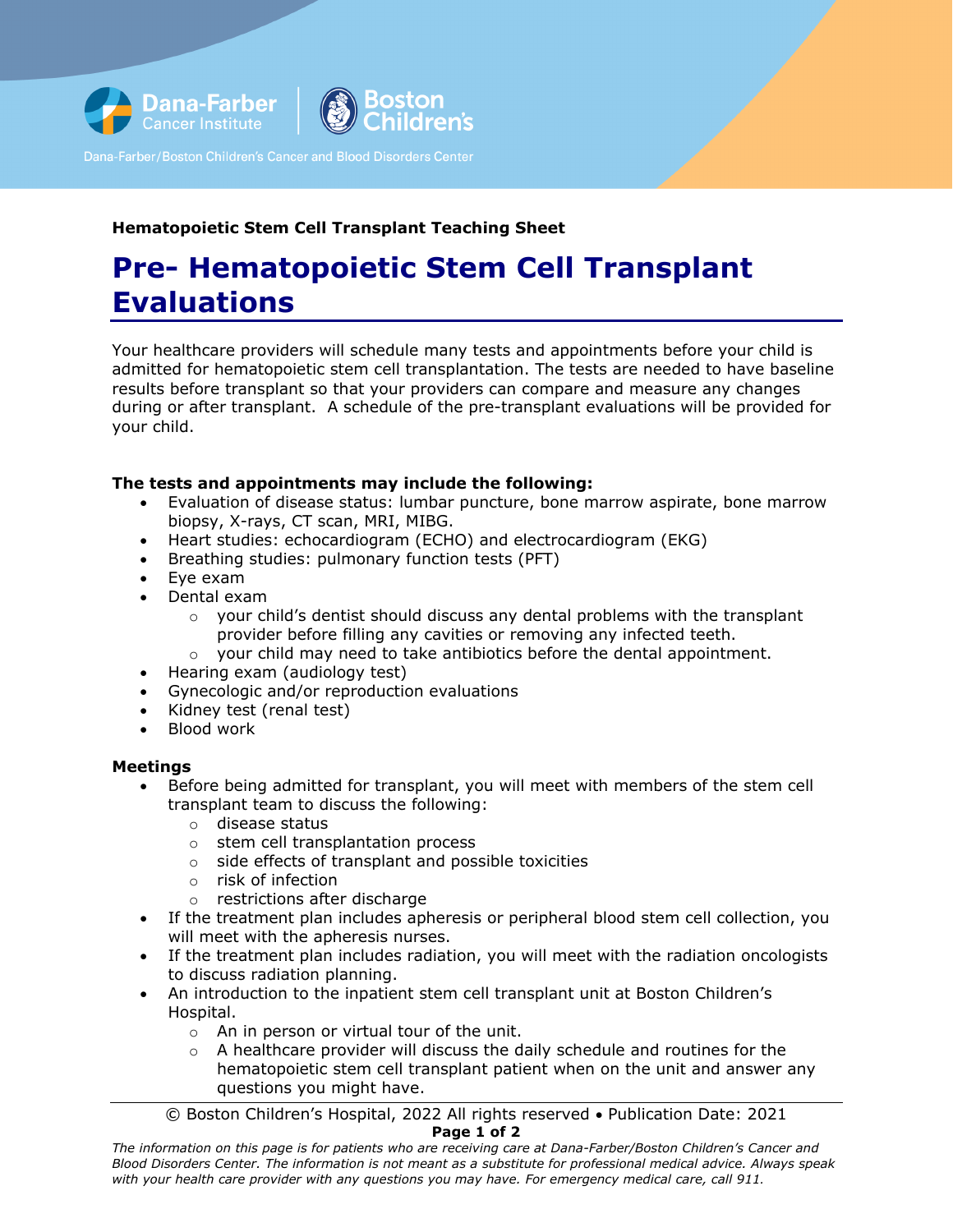### **Contact Us**

### **For patient care assistance, please call the following phone numbers:**

- Jimmy Fund Clinic (617) 632-3270 Business Hours 8 a.m. to 5 p.m., Monday through Friday
- Page Operator (617) 632-3352 Off hours: weekdays after 5 p.m., holidays, and weekends Page pediatric hematology/oncology fellow on call
- Life Threatening Emergencies dial 911

*The information on this page is for patients who are receiving care at Dana-Farber/Boston Children's Cancer and Blood Disorders Center. The information is not meant as a substitute for professional medical advice. Always speak with your health care provider with any questions you may have. For emergency medical care, call 911.*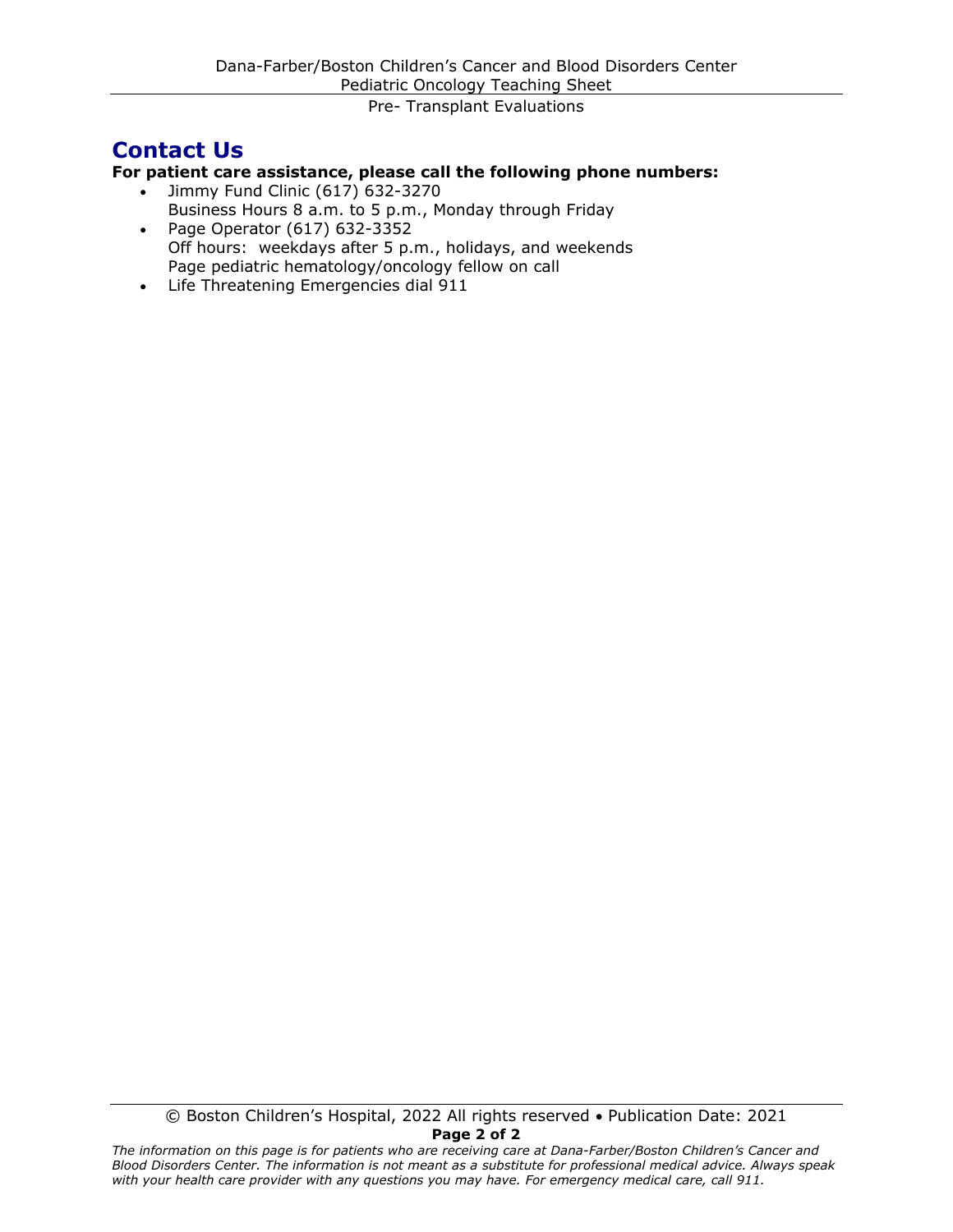

### **Hematopoietic Stem Cell Transplant Teaching Sheet**

### **Bone Marrow Harvest**

### **General Information**

- Bone marrow is the spongy blood forming tissue where all red and white blood cells and platelets are made. These cells are collected during the bone marrow harvest procedure most often from the hipbones.
- A bone marrow donor most often has their bone marrow collected on the same day that the transplant patient will receive the bone marrow.
- The donor bone marrow cells are infused into the patient, similar to a blood transfusion.

### **Pre-Operative Appointment**

- The donor will have an appointment at the pre-operative clinic at Boston Children's Hospital (BCH).
- A healthcare provider will review the consent for anesthesia, the side effects of anesthesia, and will answer your questions.

### **Day of Bone Marrow Harvest**

- The donor will need to come to the BCH surgery unit (3rd floor of main building) as scheduled by the pre-op clinic.
- An intravenous (IV) line will be placed before or after the donor goes to the operating room.

### **Bone Marrow Harvest Procedure**

- A bone marrow harvest is done in an operating room under general anesthesia.
- Bone marrow will be collected from both hip bones.
- After the procedure there will be 2-3 holes on each hip small enough so that no stitches are needed. A large bandage will cover this area.
- The donor will be brought to the post-anesthesia care unit (PACU). The parents or legal guardians may visit the donor as per COVID restrictions. Fluid and pain medicine will be given through the IV.
- The donor is usually admitted to BCH overnight.

### **Discharge**

- The donor will most likely be discharged from the hospital the next day.
- The bandages will be removed that morning and Band-Aids placed over the harvest sites.
- Showers are allowed and band-aids should be changed if they become wet.
- Swimming or baths are not allowed until the sites are healed.

#### © Boston Children's Hospital, 2022 All rights reserved • Publication Date 2021 **Page 1 of 2**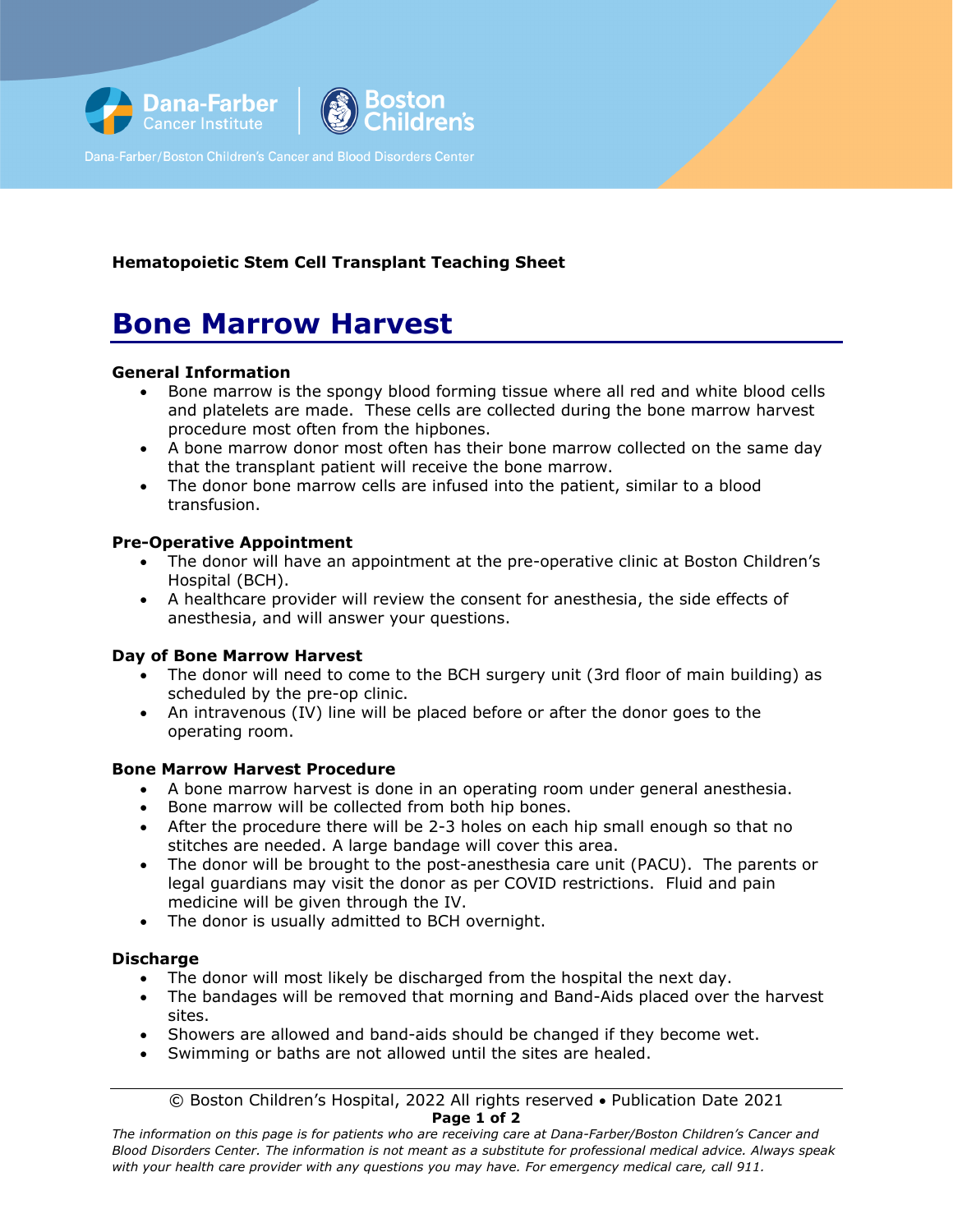- It is common to have bruising and tenderness during this time. Warm packs and acetaminophen may be used for comfort but not ibuprofen.
- Donors should avoid high impact sports and heavy lifting for six weeks.
- Drink at least 8 eight-ounce glasses of fluid each day to prevent dehydration.
- Continue to take medications recommended by your healthcare provider.
- Contact your healthcare provider with any questions or concerns.

### **Contact Us**

### **For patient care assistance, please call the following phone numbers:**

- Jimmy Fund Clinic (617) 632-3270 Business Hours 8 a.m. to 5 p.m., Monday through Friday • Page Operator (617) 632-3352
- Off hours: weekdays after 5 p.m., holidays, and weekends Page pediatric hematology/oncology fellow on call
- Life Threatening Emergencies dial 911

*The information on this page is for patients who are receiving care at Dana-Farber/Boston Children's Cancer and Blood Disorders Center. The information is not meant as a substitute for professional medical advice. Always speak with your health care provider with any questions you may have. For emergency medical care, call 911.*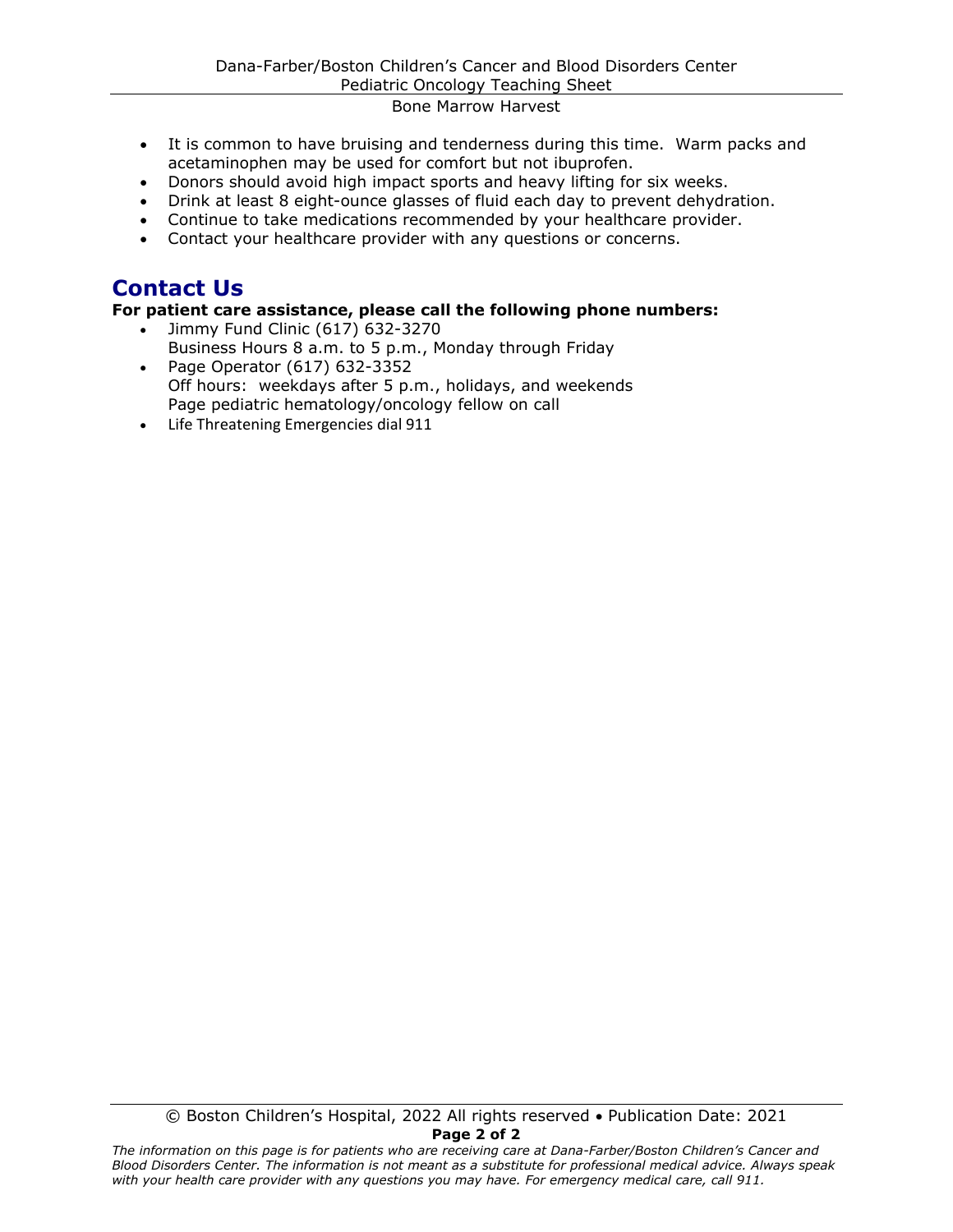

### **Hematopoietic Stem Cell Transplant Teaching Sheet What May I Bring from Home When Having a Hematopoietic Stem Cell Transplant?**

Personal items from home must be clean and able to be wiped down. Keep in mind that storage space in the patient room is limited. Each room has an entertainment system and internet access.

### **Toys, Games, Books**

- Your child may bring a few favorite toys, books,  $1 2$  stuffed animals.
- Your child may bring their own gaming system, DVDs or handheld devices.
- Toys and stuffed animals that are machine-washed and dried at home should be brought to the hospital in a sealed container such as a suitcase or plastic bag.
- New toys in packages can be brought into the room after taking off the wrapping.

### **Personal Computers and Electronic Devices**

- Laptop and tablet computers may be brought from home. If you don't have access to a tablet, you may use one from Boston Children's Hospital.
- The electrical engineers will check all electronics brought form home to see if they are compatible and safe to use.

### **Clothing**

- Clothing can be brought from home after being washed and placed in a sealed container such as a suitcase or a bag. We recommend, comfortable clothing that can be machine-washed and dried in a dryer.
- Bringing nonskid slippers or shoes is recommended.
- Washer and dryer are available on the  $6<sup>th</sup>$  floor for patients and caregivers. Detergent is provided.

### **Bed Linens and Blankets**

- Any blankets brought from home must be washed twice a week or if soiled.
- Any bed linens brought from home must be washed every day or if soiled.

### **Pictures**

• Pictures brought from home must be wipeable and able to be cleaned.

<sup>©</sup> Boston Children's Hospital, 2022 All rights reserved • Publication Date 2021 **Page 1 of 2**

*The information on this page is for patients who are receiving care at Dana-Farber/Boston Children's Cancer and Blood Disorders Center. The information is not meant as a substitute for professional medical advice. Always speak with your health care provider with any questions you may have. For emergency medical care, call 911.*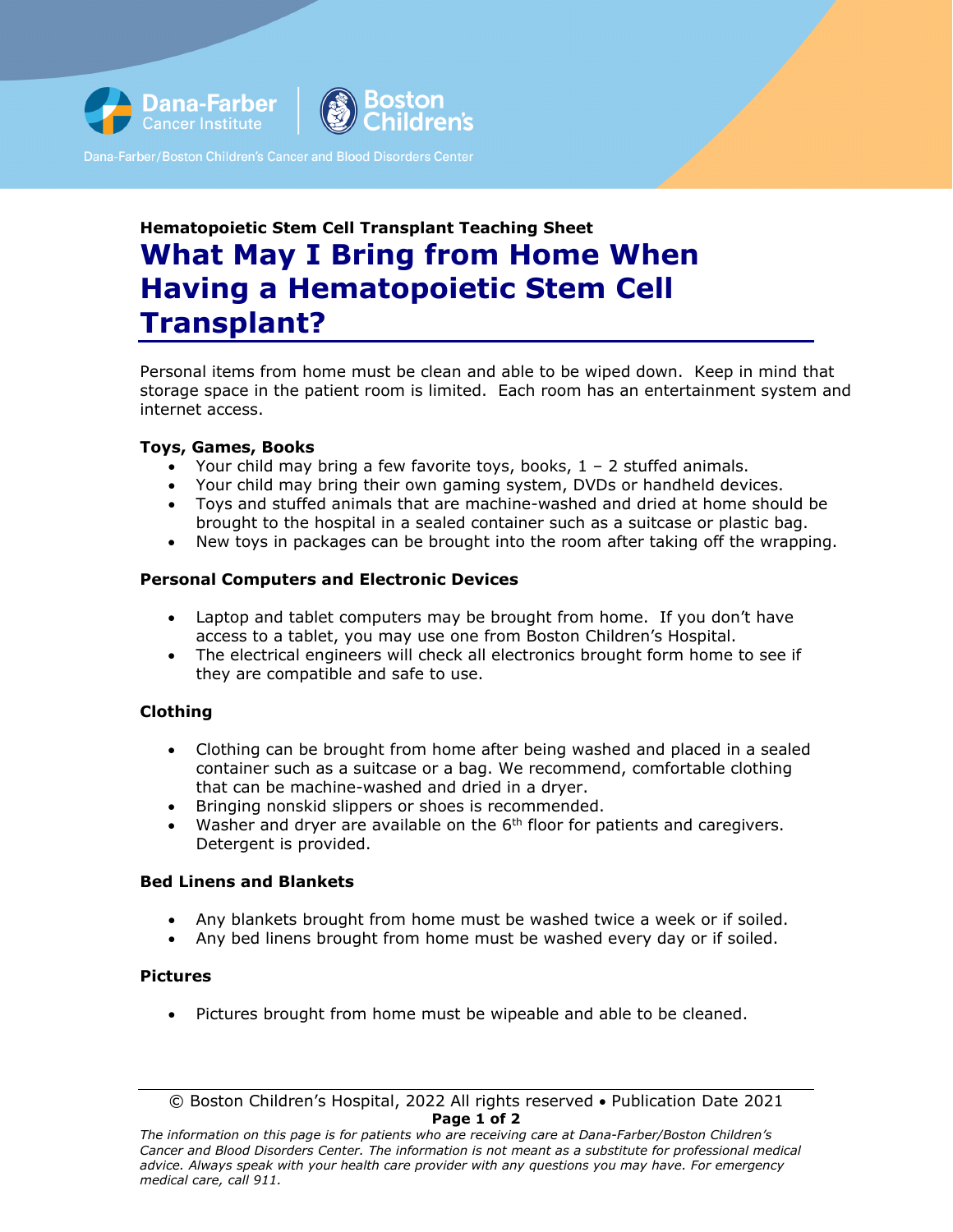What May I Bring from Home When Having a HSCT?

### **Contact Us**

### **For patient care assistance, please call the following phone numbers:**

- Jimmy Fund Clinic (617) 632-3270 Business Hours 8 a.m. to 5 p.m., Monday through Friday
- Page Operator (617) 632-3352 Off hours: weekdays after 5 p.m., holidays, and weekends Page pediatric hematology/oncology fellow on call.
- Life Threatening Emergencies dial 911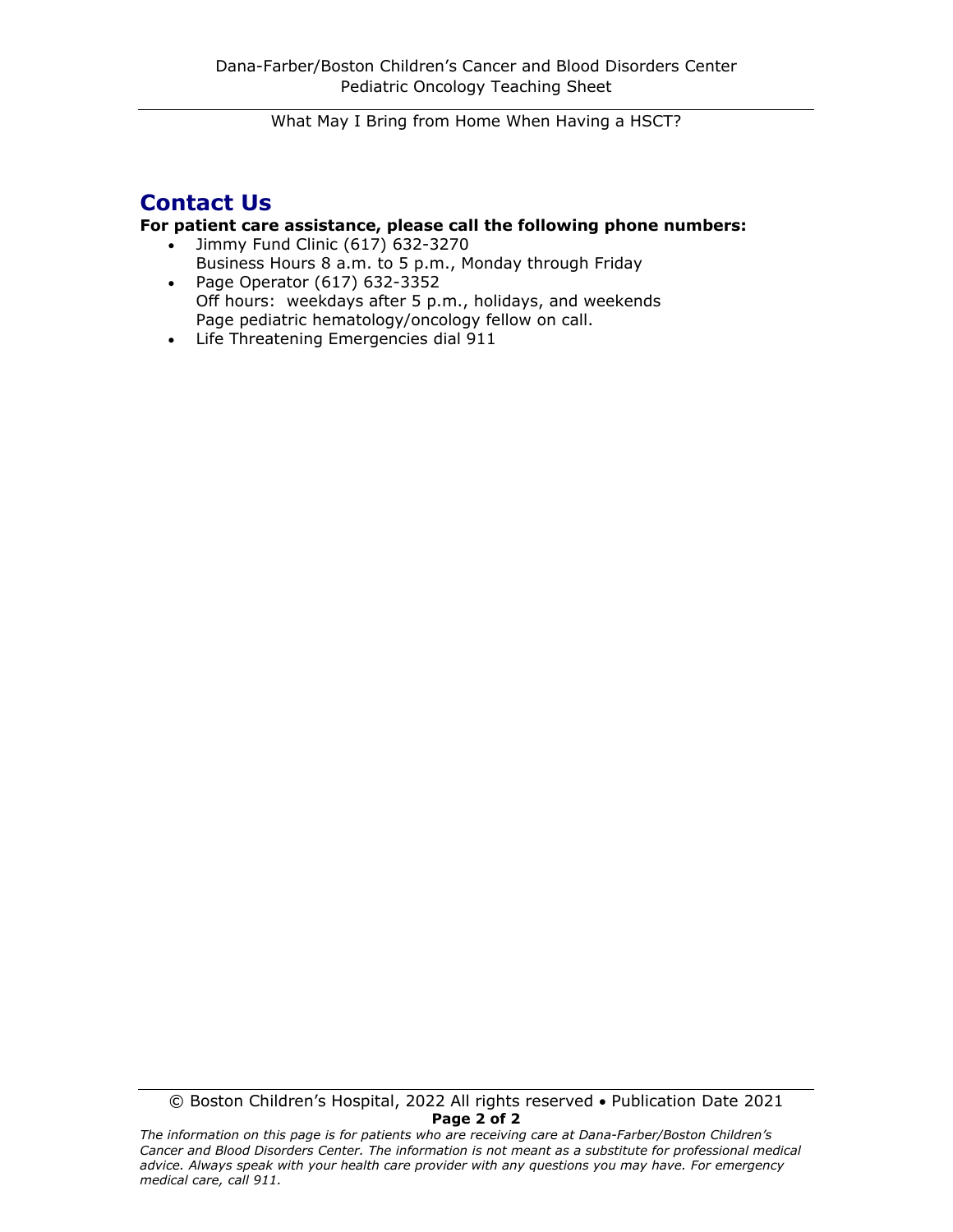

### **Hematopoietic Stem Cell Transplant Teaching Sheet**

## **Patient Daily Schedule for Hematopoietic Stem Cell Transplant (HSCT)**

This is an example of what a daily schedule may look like for an HSCT patient. Schedules are customized based on your child's medical needs.

| 12:00AM (MIDNIGHT) - 5:00AM | Blood tests are drawn from the central venous<br>line (CVL)                                                                                     |
|-----------------------------|-------------------------------------------------------------------------------------------------------------------------------------------------|
| 12:00AM (MIDNIGHT) - 1:00AM | Vital signs                                                                                                                                     |
| $4:00AM - 5:00AM$           | Vital signs                                                                                                                                     |
| $8:00AM - 9:00AM$           | Morning vital signs, oral medications, and<br>nursing assessment. Please note a morning<br>weight is critical for all patients.                 |
| 8:00AM - 12:00PM (NOON)     | HSCT Team will round on all patients during<br>this time. The order will vary.                                                                  |
| 9:00AM - 12:00PM (NOON)     | Daily shower/bath/wipes and bed linen change<br>(may be delayed to PM if desired), Activities<br>(play, tutoring, walk in the hall), mouth care |
| 11:00AM - 8:00PM            | Visiting hours                                                                                                                                  |
| 12:00PM (NOON) - 1:00PM     | Vital signs, oral medications (if prescribed)                                                                                                   |
| $1:00PM - 3:00PM$           | Quiet time (all patients are in their rooms with<br>the hallway lights dimmed)                                                                  |
| $2:00PM - 4:00PM$           | Vital signs, oral medications (if prescribed)                                                                                                   |
| $5:00PM - 6:00PM$           | IV tubing changes                                                                                                                               |
| $6:00PM - 8:00PM$           | Evening weight and abdominal girth (if<br>needed), activities, walk in the hall                                                                 |
| $9:00PM - 10:00PM$          | Vital signs, oral medications, nursing<br>assessment, mouth care                                                                                |

© Boston Children's Hospital, 2022 All rights reserved • Publication Date 2021 **Page 1 of 2**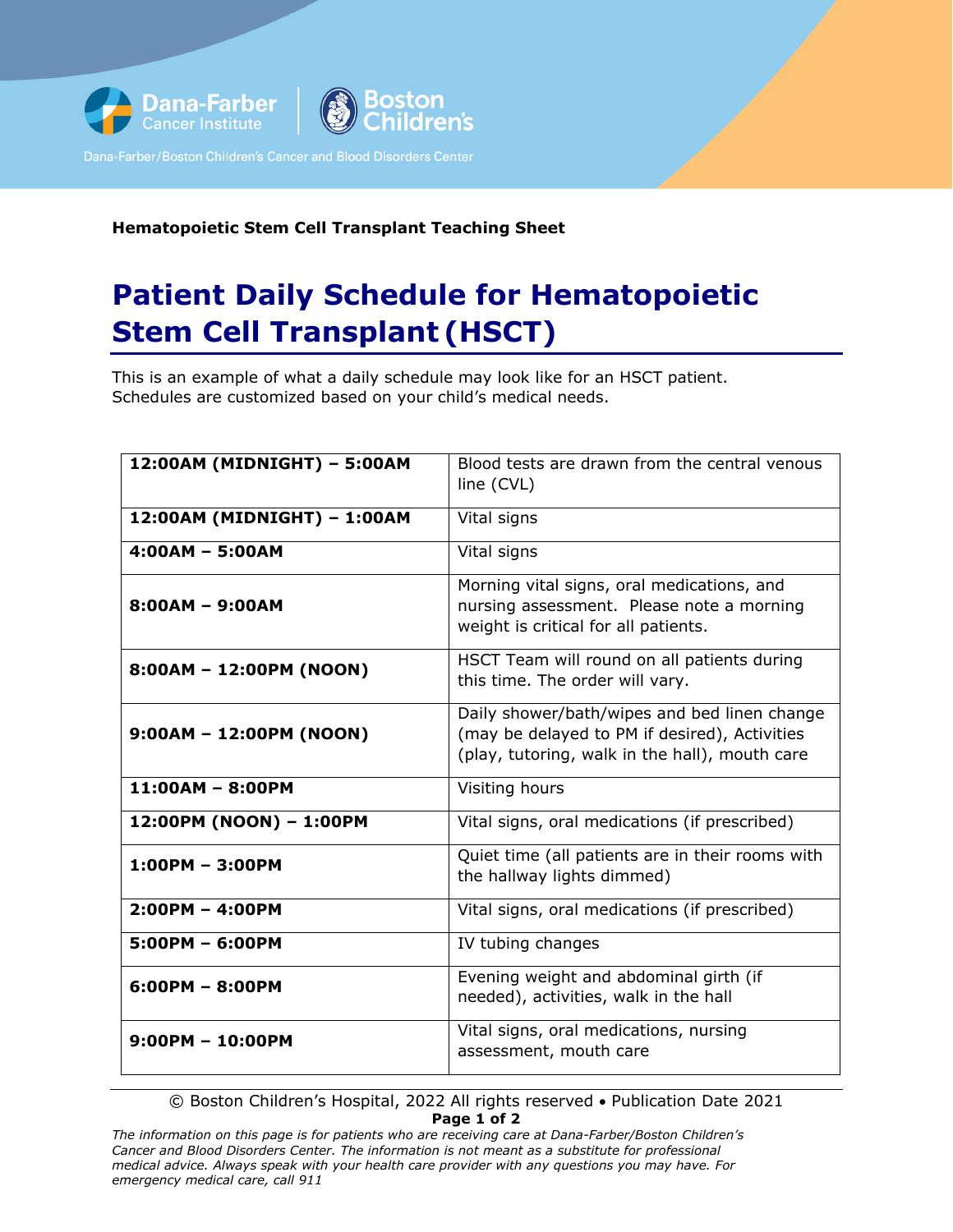### **Contact Us**

**For patient care assistance, please call the following phone numbers:**

- Jimmy Fund Clinic (617) 632-3270 Business Hours 8 a.m. to 5 p.m., Monday through Friday
- Page Operator (617) 632-3352 Off hours: weekdays after 5 p.m., holidays, and weekends Page pediatric hematology/oncology fellow on call
- Life Threatening Emergencies dial 911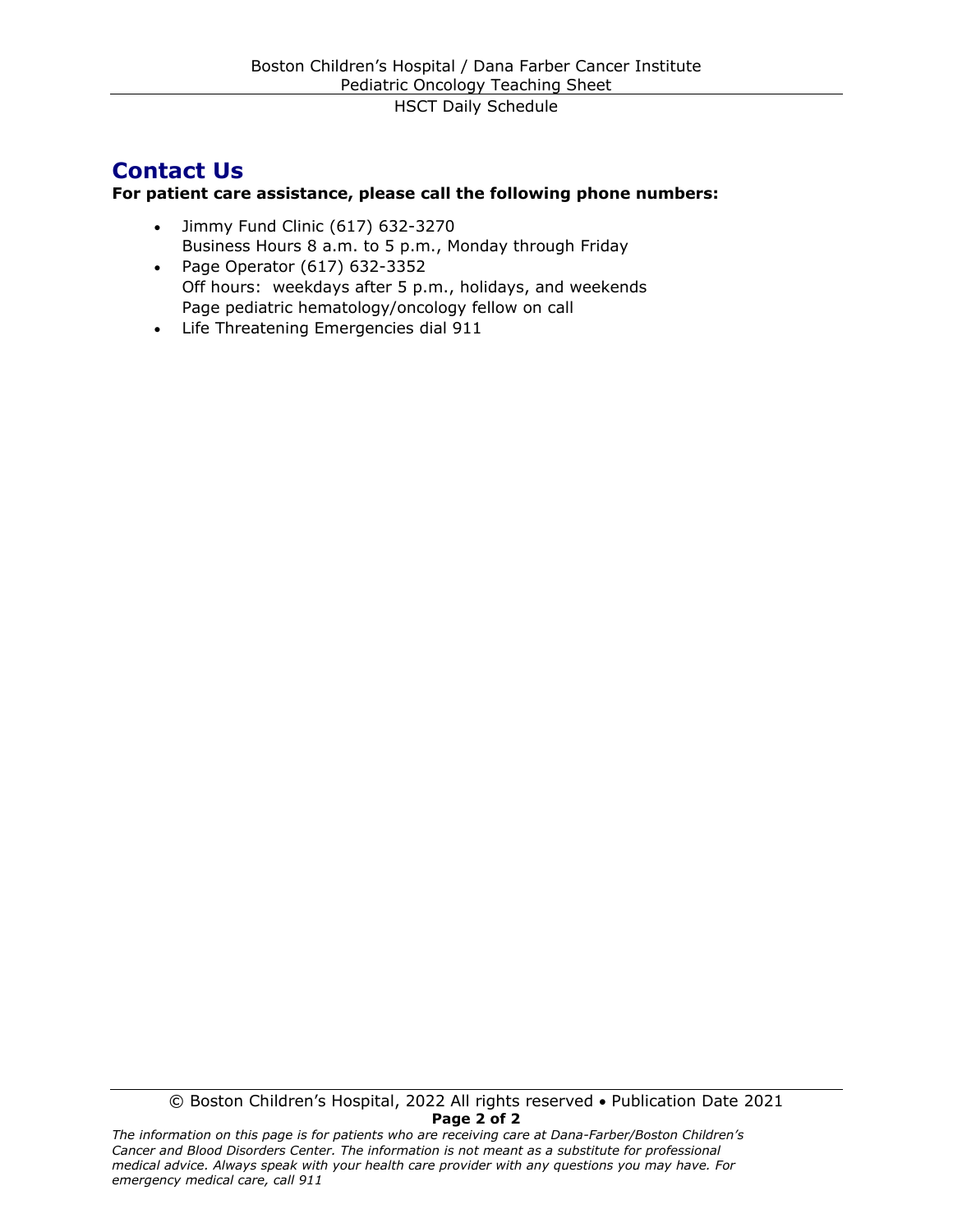

### **Hematopoietic Stem Cell Transplant Teaching Sheet Infection Guidelines for Hematopoietic Stem Cell Transplant (HSCT) Patients**

It is important to prevent infection for all HSCT patients' therefore specific guidelines are followed for patients, caregivers, siblings, friends and family.

### **General HSCT Guidelines**

Once admitted for HSCT, patients may only leave the Unit if medically necessary.

#### **On Admission:**

- All HSCT patients will be tested for infections that may require precautions (throat and stool tests).
- He or she must remain in their room until the results are final (usually three days).
- If these tests are negative for infection, then they are able to leave their room to walk in the hallway or be in the activity room.

#### **Weekly screening:**

- Throat and stool tests are repeated weekly.
- Patients may need to be isolated in their rooms if these tests are positive for infection.

#### **Activity Room Guidelines:**

When open, the activity room is for the use of HSCT patients only. Up to three patients are allowed in the room at one time with one caregiver each.

The following individuals cannot use the activity room:

- Siblings and other children who are not HSCT patients
- Patients and visitors of patients who are in isolation or on precautions
- Non-HSCT patients (including oncology), families, and visitors are not allowed in the activity room.

Because infections can be spread on surfaces, patients should not share toys, games or crafts with others. After activity room toys have been used, they are placed in the dirty toy bin located outside the Activity Room so that they may be cleaned.

#### **Visitors including caregivers, siblings and family members Unless additional limitations are required by Boston Children's Hospital Policy:**

- Do not come to the hospital if you have any signs of infections including cough, fever, rash, vomiting or diarrhea.
- Must have received the chicken pox vaccination or have had the disease.
- Up to three people may be in the patient room at one time
- Visiting hours are 11AM 8PM
- Must be over 2 years old

#### © Boston Children's Hospital, 2022 All rights reserved • Publication Date: 2021 **Page 1 of 2**